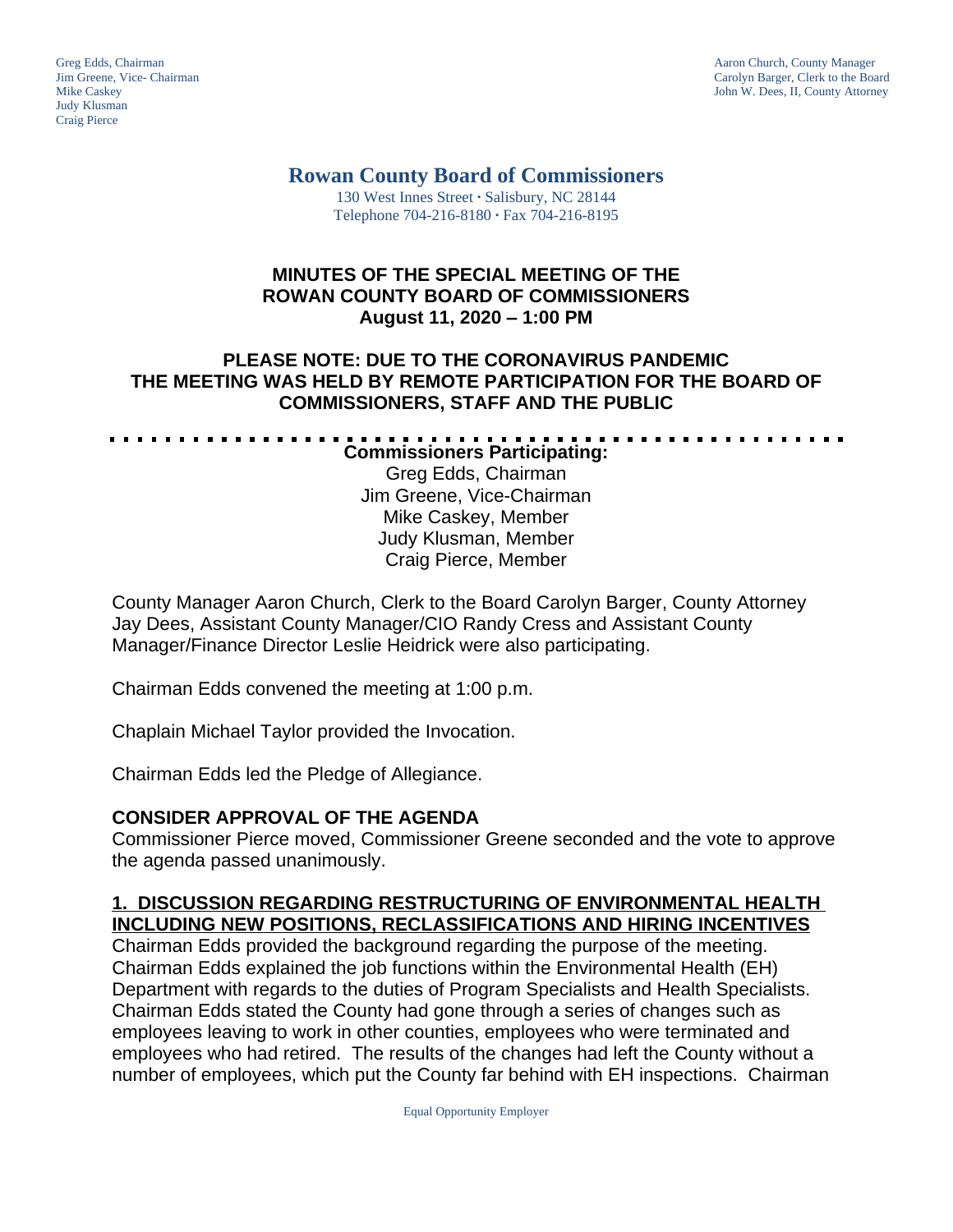Edds said the Board of Commissioners, as leaders, were going to set EH up to succeed. Chairman Edds then turned the meeting over to Assistant County Manager / Chief Information Officer, Randy Cress, who presented a proposed restructuring plan for EH, as well as information regarding new positions, reclassifications and hiring incentives.

Mr. Cress said the County had a backlog and was operating with a skeleton crew at best in trying to address the current backlog. Mr. Cress said he had been impressed in working with Adrian Pruett, the County's new EH Supervisor. The desire was to acquire talent for EH Specialists with a plan that would attract and retain those employees.

The proposed hiring incentive included a signing bonus of \$25,000 overall. With the Board's approval, the signing bonus would offer \$15,000 to start and an additional \$10,000 upon the employee's one-year anniversary.

Next, Mr. Cress discussed reclassification of positions. The recommendations would place the County's pay scale higher than surrounding counties to hopefully ensure employees would not leave for a few dollars more.

Mr. Cress highlighted the vacant positions and the proposed organizational chart, which included the addition of one Office Assistant III as follows:



#### **ROWAN COUNTY HEALTH DEPARTMENT (Environmental Health Services)**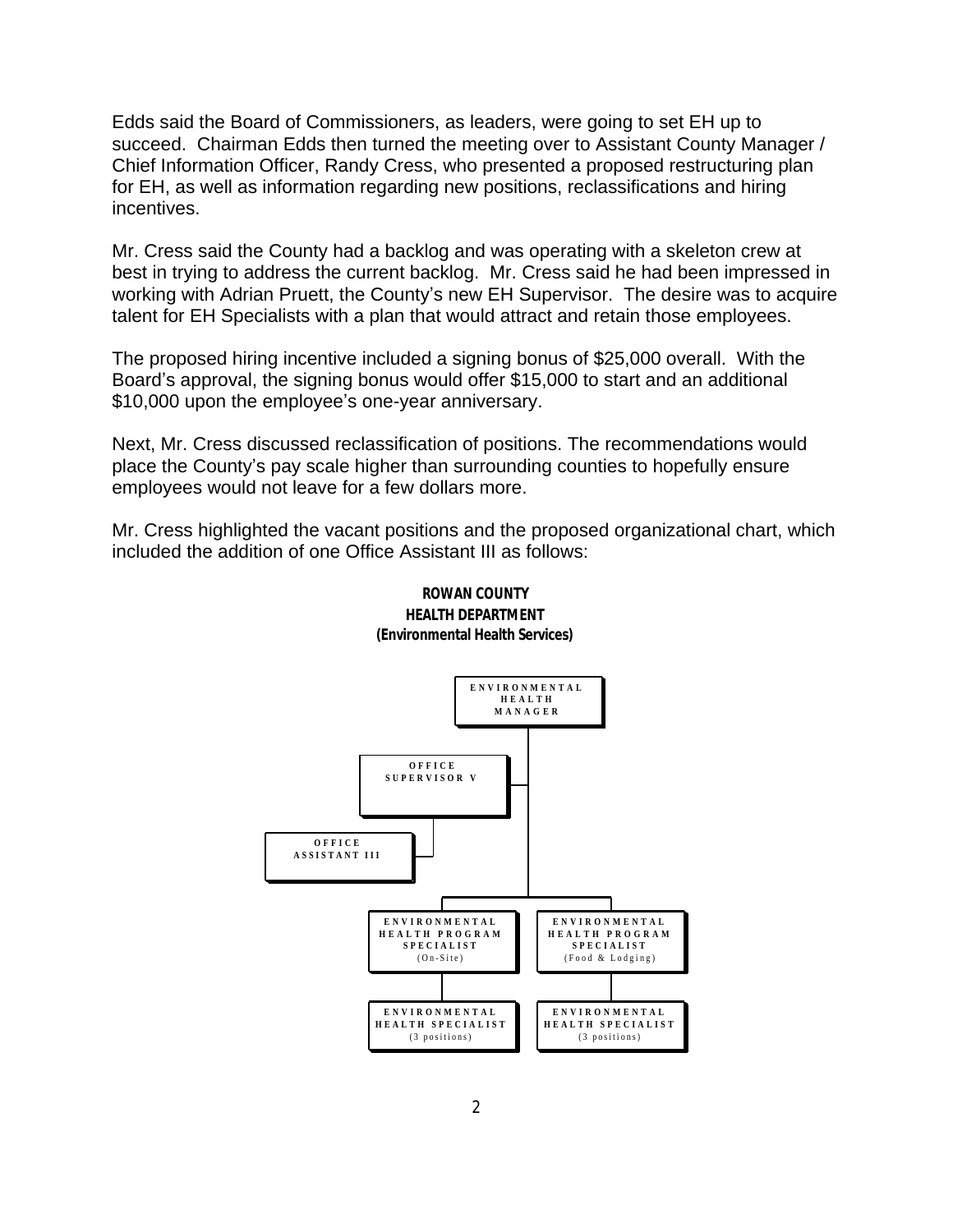The end goal was to make sure EH was set up to succeed and Mr. Cress assured the Board he felt the recommended changes would allow the County to sign on new employees and retain them, as well.

In response to an inquiry from Commissioner Greene, Mr. Cress reviewed the total number of vacancies to be filled (total of five).

There was further discussion regarding the pay grade/salary/benefit information that would move Rowan County above the surrounding counties.

Commissioner Caskey questioned the minimum qualifications for the EH specialist positions. Health Director Nina Oliver explained that each program had required authorizations that had to be achieved for an employee to be able to work independently. According to Ms. Oliver, the employees could not perform the EH work for the County until they were authorized. The employees who started as interns learned from the County's specialists, as well as through a course offered by the State. Ms. Oliver detailed the steps required in the intern training process that lead to the interns becoming authorized. Ms. Oliver expressed hope the County could fill the vacant positions with someone already authorized so they could "hit the ground running". Ms. Oliver added that those who were already authorized would be looking for higher salaries and she felt the \$25,000 signing bonus and increases in the pay grades would help to remedy the current situation.

Mr. Cress confirmed to Commissioner Caskey the signing bonus applied only to new hires who were authorized and not interns. Mr. Cress also confirmed to Chairman Edds the signing bonus would apply only to fulltime employees.

Commissioner Klusman questioned the status of Tucker Osborne. Mr. Pruett reported that Mr. Osborne was hired in December 2019 and was in the process of working through mock septic inspections, etc. Mr. Pruett was hopeful Mr. Osborne would be licensed by mid to late fall. Mr. Pruett said the State exam must also be taken and passed within three (3) years of the hiring date.

Commissioner Klusman asked about hiring interns to have backups in place. Mr. Pruett said if another position were open it would be great to have an intern in order to have the next generation in training.

Chairman Edds questioned the current turnaround time for onsite well and septic inspections and Mr. Pruett responded the timeframe was eight (8) to ten (10) weeks. Chairman Edds said the timeframe was a problem. Chairman Edds described the development process as the gateway to the community. Chairman Edds continued by saying the County needed to spend money to shore up EH and the justification was the monies would be returned in the form of jobs and tax revenues. Chairman Edds said the County had fought the delays with inspections for the past few years and he wanted the County to have the best framework of anywhere.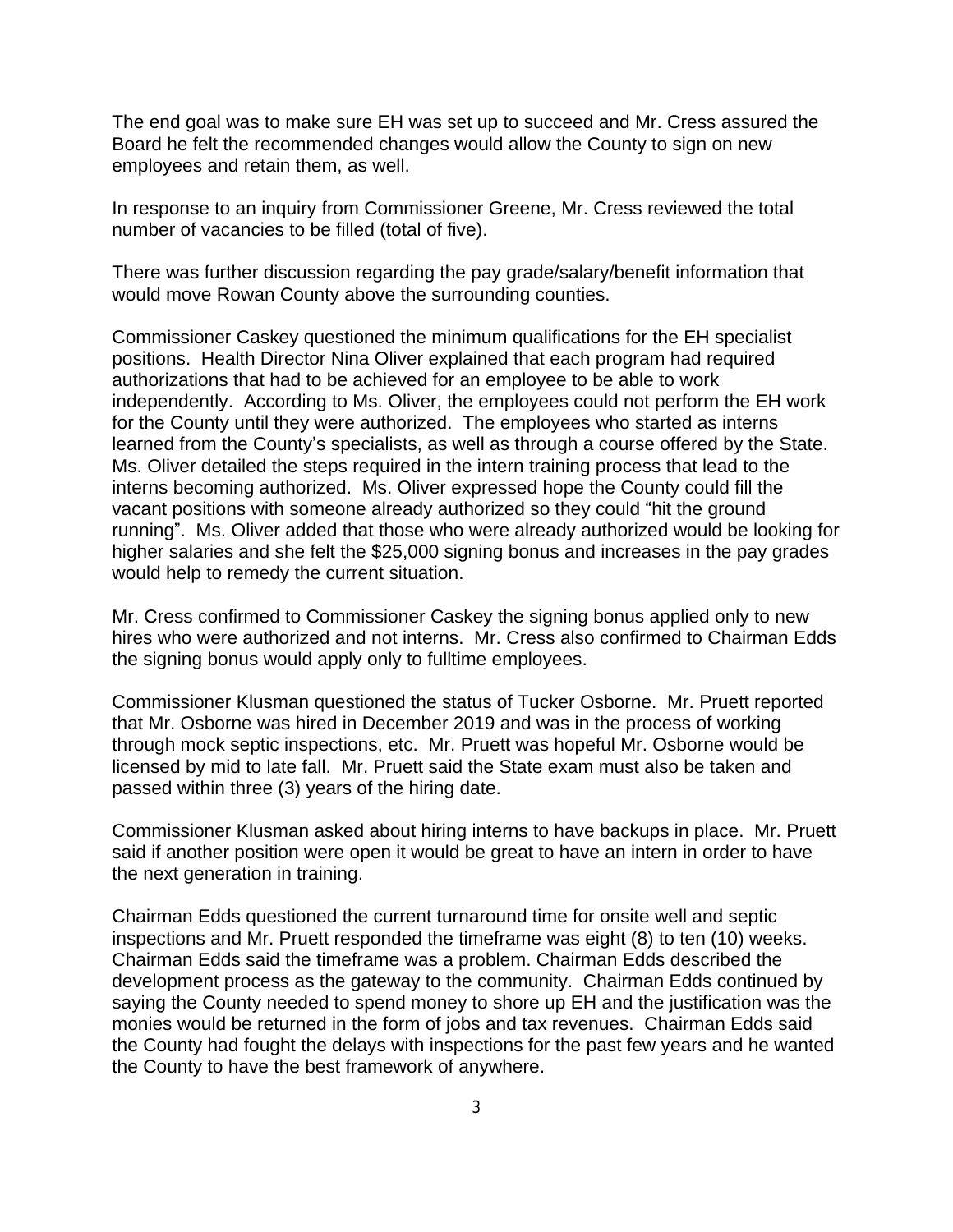Commissioner Greene agreed with Chairman Edds and said the County had a real issue. Commissioner Greene said the Department needed to plan for retirements and keeping employees in place. Commissioner Greene felt it unacceptable to be so far behind and requested the Board ask the County Manager to look into options regarding long-term planning for the Department.

Commissioner Pierce asked if approval of the recommendations would necessitate a rate increase. Mr. Pruett said the County was charging substantially less than other counties and was not covering its' costs. Mr. Pruett provided examples of what other counties were charging for various EH services.

Commissioner Pierce felt now was the right time to revamp all facets of EH.

Chairman Edds asked Mr. Pruett to pull some data together for the Board and to present a new fee schedule at an upcoming meeting. Chairman Edds explained that EH was unique in that the Department fell under the jurisdiction of the Health Department and was governed by the Board of Health. Chairman Edds said while the Commissioners did not control the Health Department, it did control the purse strings. Chairman Edds said the Commissioners were working with Ms. Oliver and the Board of Health to remedy the situation in EH.

Ms. Oliver said the fee schedules for the Health Department, including EH, were reviewed/revamped each year. Ms. Oliver said she had asked the Health Department managers to look at the fee schedules and submit them to her next month. Ms. Oliver said she had also asked Mr. Pruett to create a comparison of fees with the surrounding counties. Ms. Oliver said all fee schedules went before the Board of Health for review as to what had changed, and was increased/decreased before being submitted to the Board of Commissioners. Ms. Oliver said if the Commissioners wanted the information sooner, the Health Department could do so.

Commissioner Greene agreed with Commissioner Pierce and said the fees should be increased. Commissioner Greene expressed his displeasure with the ongoing problems in EH.

Ms. Oliver stated that conversations concerning EH started last year and had been followed by a series of events with employees leaving and also retiring. Ms. Oliver said the State had been asked for assistance but had denied the request. Ms. Oliver said the County had also sought assistance from other counties but they were unable to help because it would then create a backlog for their own counties. Along with other circumstances, the County had reached the backlog it was now facing. Ms. Oliver expressed appreciation for the County providing the additional support and funding to bring in authorized employees who could perform the required duties in EH.